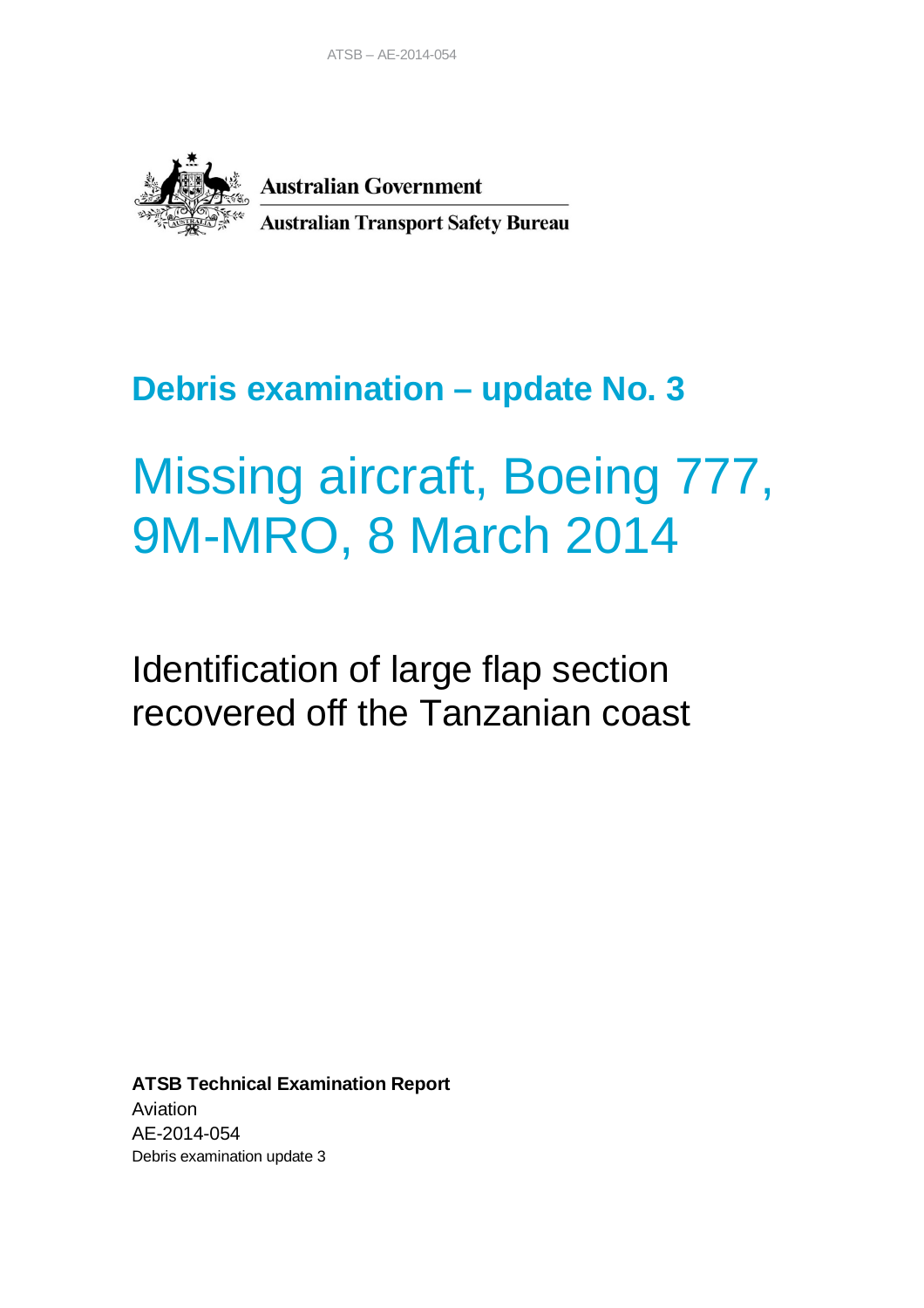Released in accordance with section 25 of the *Transport Safety Investigation Act 2003*

#### **Publishing information**

| Published by:     | Australian Transport Safety Bureau                                |
|-------------------|-------------------------------------------------------------------|
|                   | <b>Postal address: PO Box 967, Civic Square ACT 2608</b>          |
| Office:           | 62 Northbourne Avenue Canberra, Australian Capital Territory 2601 |
| Telephone:        | 1800 020 616, from overseas +61 2 6257 4150 (24 hours)            |
|                   | Accident and incident notification: 1800 011 034 (24 hours)       |
| <b>Facsimile:</b> | 02 6247 3117, from overseas +61 2 6247 3117                       |
| Email:            | atsbinfo@atsb.gov.au                                              |
| Internet:         | www.atsb.gov.au                                                   |

© Commonwealth of Australia 2016



#### **Ownership of intellectual property rights in this publication**

Unless otherwise noted, copyright (and any other intellectual property rights, if any) in this publication is owned by the Commonwealth of Australia.

#### **Creative Commons licence**

With the exception of the Coat of Arms, ATSB logo, and photos and graphics in which a third party holds copyright, this publication is licensed under a Creative Commons Attribution 3.0 Australia licence.

Creative Commons Attribution 3.0 Australia Licence is a standard form license agreement that allows you to copy, distribute, transmit and adapt this publication provided that you attribute the work.

The ATSB's preference is that you attribute this publication (and any material sourced from it) using the following wording: *Source:* Australian Transport Safety Bureau

Copyright in material obtained from other agencies, private individuals or organisations, belongs to those agencies, individuals or organisations. Where you want to use their material you will need to contact them directly.

#### **Addendum**

| Page | Change | Date |
|------|--------|------|
|      |        |      |
|      |        |      |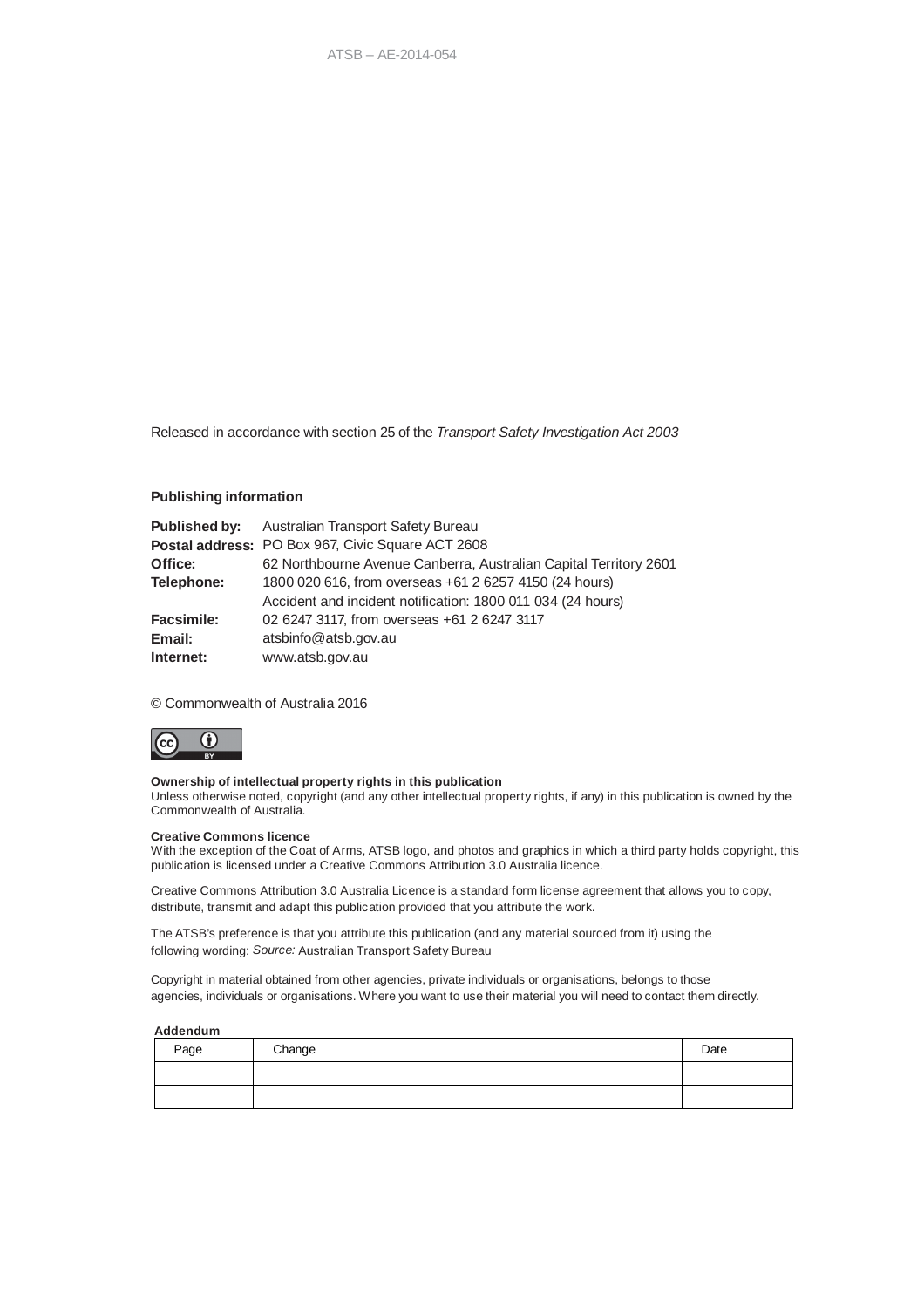## **Missing aircraft, Boeing 777, 9M-MRO, 8 March 2014**

## *Identification of large flap section recovered off the Tanzanian coast*

### **Introduction**

On 20 June 2016, a large item of debris was found on the island of Pemba, off the coast of Tanzania. Preliminary identification from photographs indicated that the item was likely a section of Boeing 777 outboard flap (Figure 1).

Assistance from the Australian Transport Safety Bureau (ATSB) was requested by the Malaysian Government in the formal identification of the item, to determine if the item came from the Malaysian Airlines Berhad (MAB) aircraft, registered 9M-MRO and operating as MH370. The Malaysian investigation team secured the item of debris and arranged shipping to the ATSB facilities in Canberra.

This document (Update 3) is a brief summary of the outcomes from the identification of the item, designated as Part number 5. It follows the identification of Part numbers 1 through 4, the outcomes of which were released by the ATSB in Updates 1 and 2, available on the ATSB website at http://www.atsb.gov.au/mh370-pages/updates/reports/

This debris identification summary is released with the concurrence of the Malaysian ICAO Annex 13 Safety Investigation Team for MH370.

#### **Identification**

#### **Part No. 5**

Part number 5 was preliminarily identified from photographs as an inboard section of a Boeing 777 outboard flap. On arrival at the ATSB, several part numbers were immediately located on the debris that confirmed the preliminary identification. This was consistent with the physical appearance, dimensions and construction of the part.

A date stamp associated with one of the part numbers indicated manufacture on 23 January 2002 (Figure 2), which was consistent with the 31 May 2002 delivery date for 9M-MRO.

All of the identification stamps had a second "OL" number, in addition to the Boeing part number, that were unique identifiers relating to part construction. The Italian part manufacturer recovered build records for the numbers located on the part and confirmed that all of the numbers related to the same serial number outboard flap that was shipped to Boeing as line number 404. Aircraft line number 404 was delivered to Malaysian Airlines and registered as 9M-MRO.

Based on the above information, the part was confirmed as originating from the aircraft registered 9M-MRO and operating as MH370.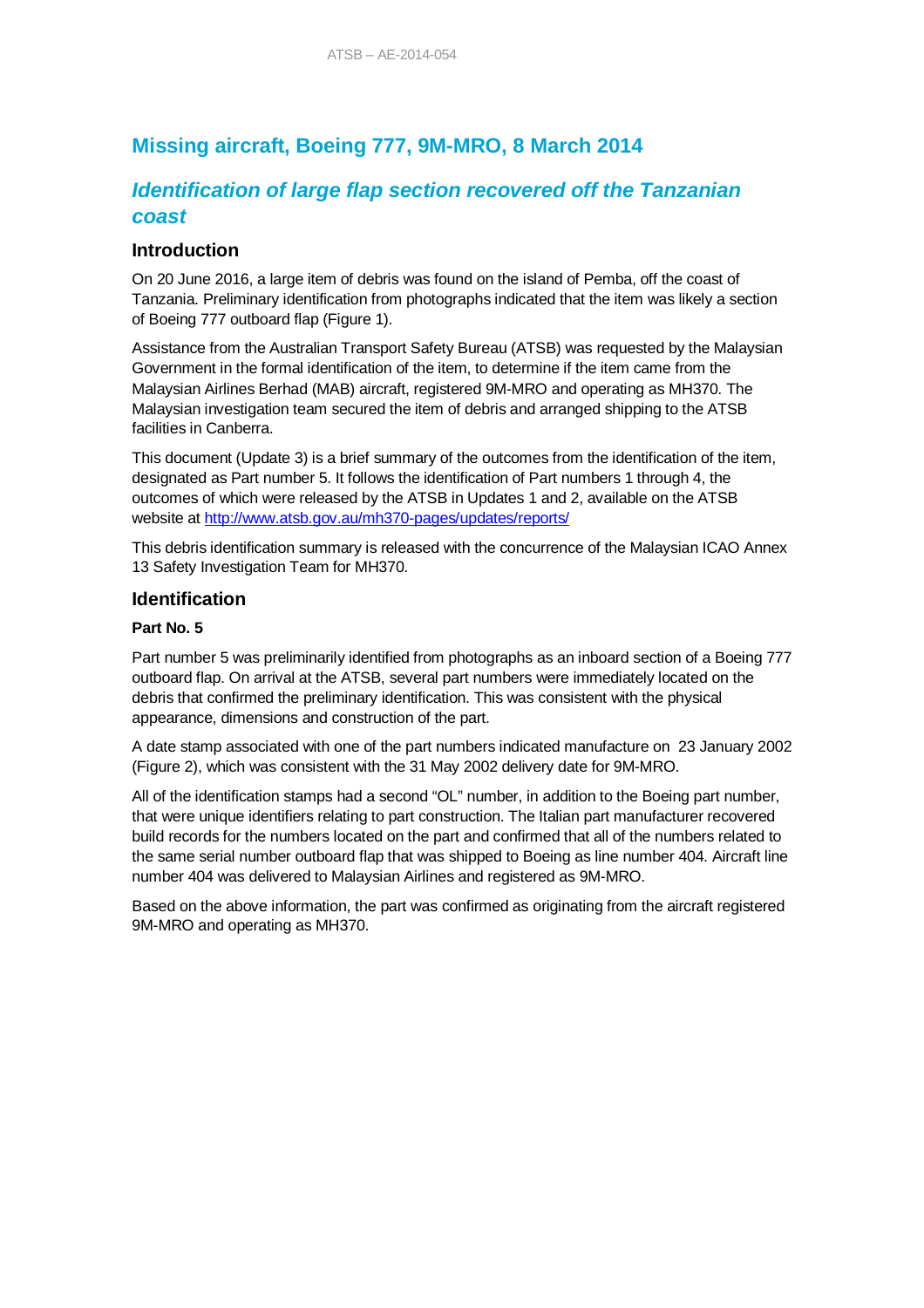

**Figure 1: Inboard section of outboard flap (inverted)**

**Source: ATSB**



**Figure 2: Exemplar part number and date stamp**

**Source: ATSB**